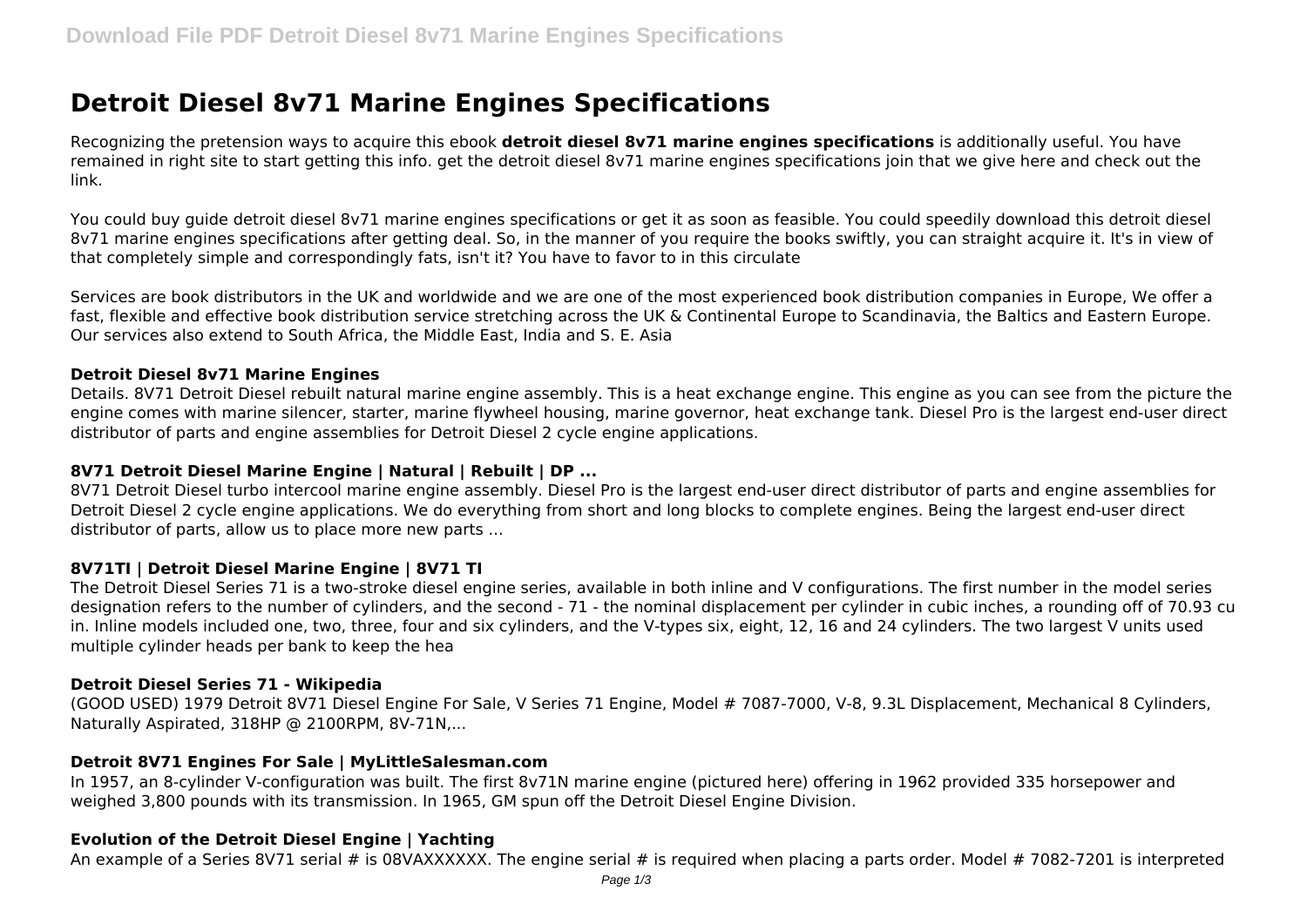as follows: V Series 71 Engine (7), eight cylinder (08), marine (2), right-hand rotation with "C" accessory arrangement (7), four-valve head engine  $(2)$ , & specific model variation  $# 01 (01)$ .

# **Detroit Diesel v71 Series Model Identification Chart**

Detroit Diesel 8v-71 engine specs, bolt tightening torques, workshop manual, parts book and spec sheets for the 8v-71 Detroit Diesel engine. Skip to main content . ... Detroit Diesel 6v-71, 8v71, 12v-71, 16v71 Workshop repair Manuals, Spec Sheets, Operator manual

#### **Detroit Diesel 8v-71 specifications and manuals**

DETROIT DIESEL 8V 71 TI 380HP @ 2100 RPM. DETROIT DIESEL 8V 71 TI 380HP @ 2100 RPM Listing ID 20094 Make DETROIT Model 8V 71 TI - 24V STARTER - Serial No. Cylinders 8 V / Inline V Power 380 HP RPM 2100 RPM General Info Condition Runner Application Marine Weight (kg) 1300 KG Cooling Water Cooled WITH EXPANSION TANK Turbo DRY Dimension 150 x 120 x 140... read more.

#### **Detroit Marine Engines for sale, used Detroit Marine ...**

The Detroit Diesel engine is unique and is not offered by any other manufacturer. This engine utilizes a moderately heavy cylinder block that is quite complex in its casting. Compared to a MTU or Volvo, it is light; compared with Yanmar or Cummins, it is heavy. It is a long stroke, smaller bore engine than most four cycles.

# **Marine Engines - Comparing Diesel Types: Two Cycle, Four Cycle**

RPM Diesel Engine Company serving all of South Florida with Detroit Diesel Marine Engine sales and service. We can help with whatever you need, whether your ves GIVE US ... (detroit diesel 6v71, detroit diesel 8v71, detroit diesel 12v71, detroit diesel 16v71) Detroit Diesel Series 92 (detroit diesel 6v92, detroit diesel 8v92, detroit diesel ...

# **Detroit Diesel Marine - Marine Diesel Engine Repair**

Contact us today to serve your Detroit diesel engine needs! Looking for a remanufactured or used Detroit diesel engine? Select Reman Exchange specializes in used, remanufactured and refurbished Detroit diesel engines for sale. ... Detroit: 2-71: Marine: US347: Detroit: 3-71N 2 Valve: Marine: US348: Detroit: 3-71N 4 Valve: Marine: US349: Detroit ...

# **Remanufactured Detroit Diesel Engines For Sale | Select ...**

DETROIT 8V71TT MARINE DIESEL ENGINE. TWIN TURBO V8 DIESEL ENGINE. GOOD COMPLETE DIESEL ENGINE. NO core required at any of our facilities. differentials.

# **DETROIT 8V71TT 8V71 INDUSTRIAL TWIN TURBO MARINE DIESEL ...**

Detroit 8 vee 71 TI diesels in a Hatteras 53 Motor Yacht. 8 cylinders Vee block (V8) and 71 cubic inches per cylinder (x8=568 cubic inches) Pure power, twin turbos on a 2 stroke diesel.

# **Cold start on a pair of Detroit Diesel 8v71 TIs in a Hatteras 53 Motor Yacht**

Detroit Diesel Marine Engines RPM Diesel Engine Company is an authorized Detroit Diesel repair and maintenance facility! Call 800-660-6304 today for a free quote! Repairs, maintenance, overhauls, common rail, and other services for marine generators and engines.

# **Detroit Diesel Marine Engines | Detroit Engine Services ...**